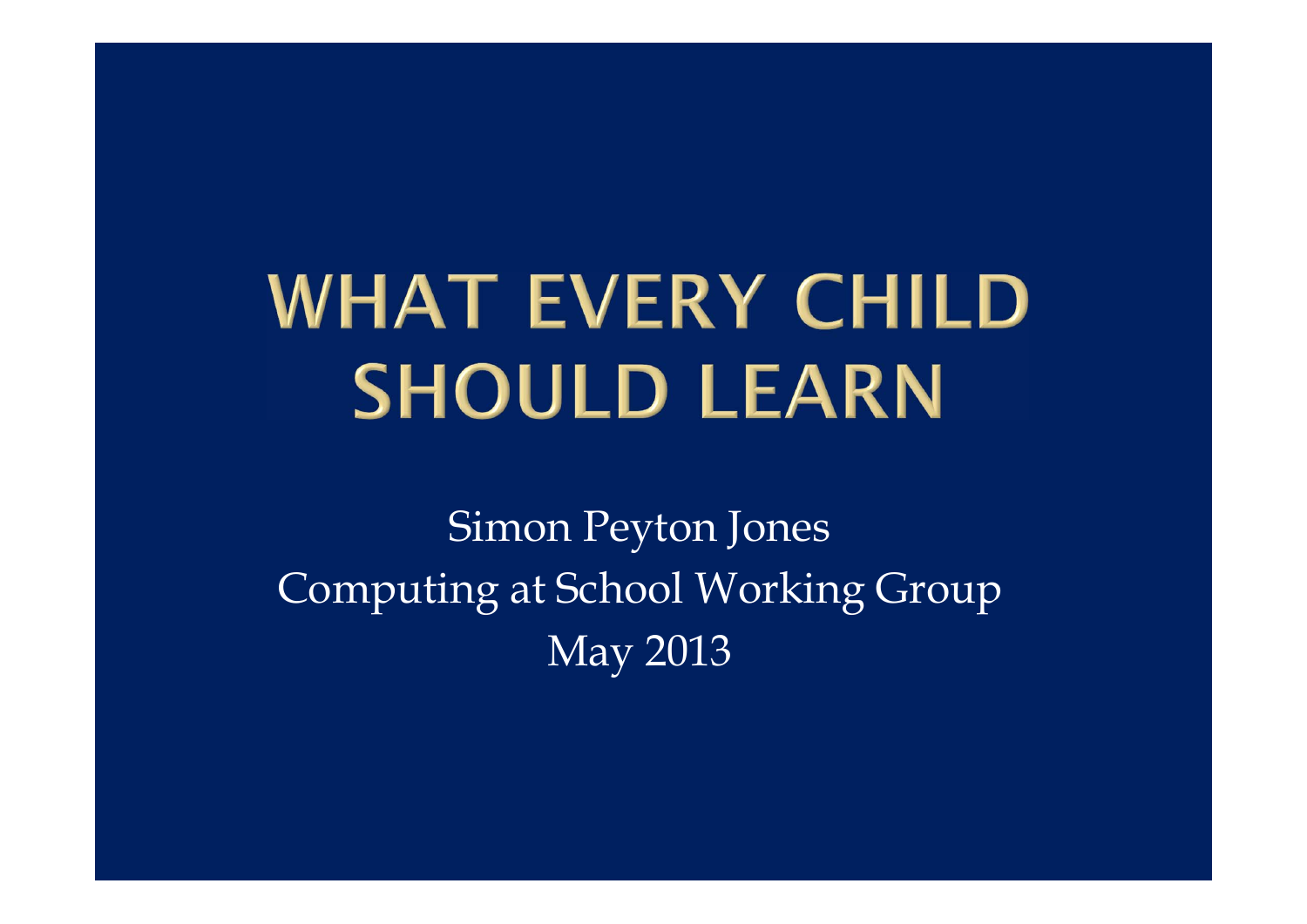The thinking behind the major policy changes in the UK's education in computing, for ages 6-18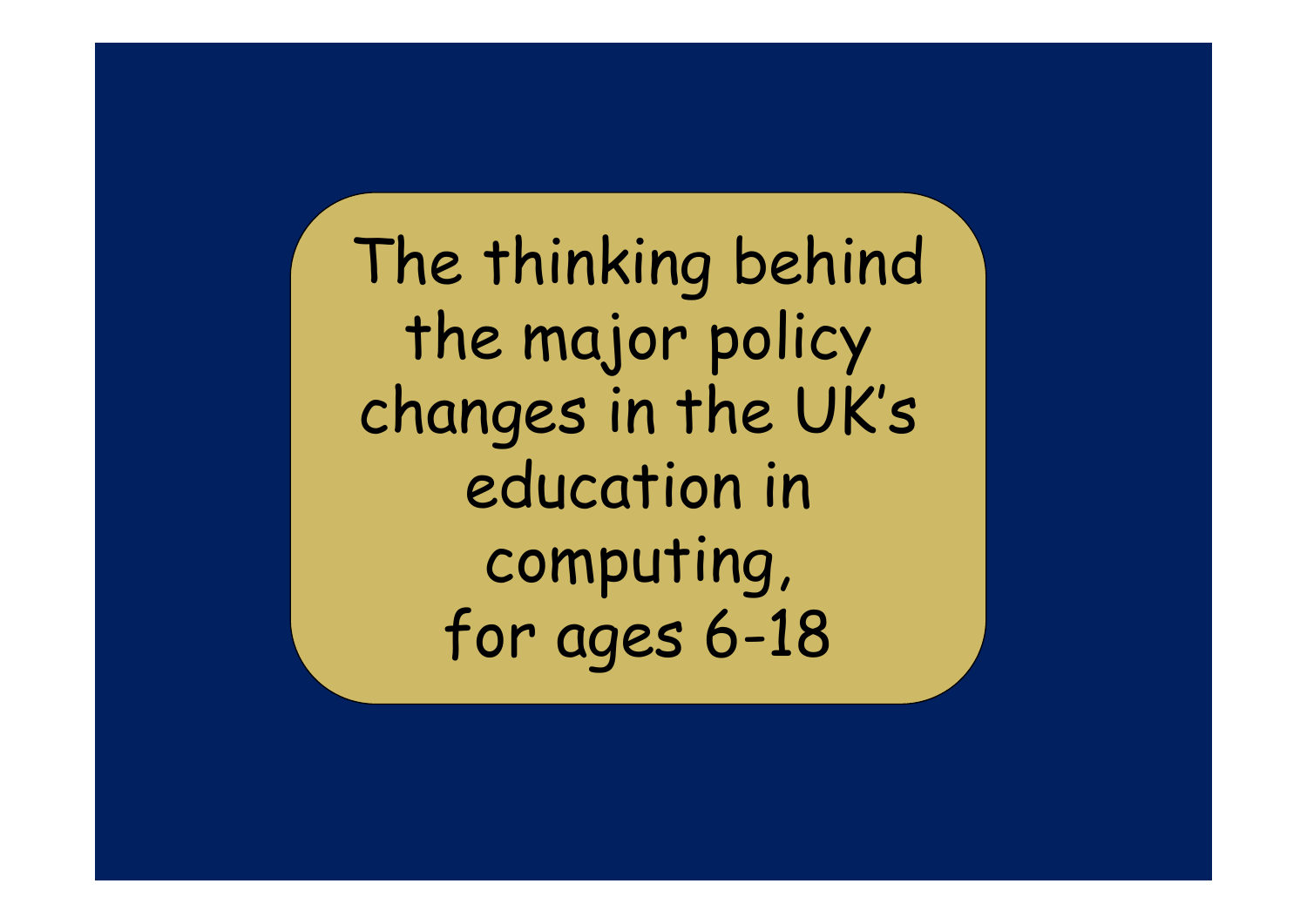What every child should learn At school, we teach both **disciplines** and **technologies & skills**

#### Disciplines

- $\bullet$ Principles, ideas
- $\bullet$ Knowledge, laws
- •Techniques, methods
- •Broadly applicable
- •Dates slowly

 $\bullet$ 

#### Technologies & skills

- •Artefacts
- •Machines
- •Programs
- •Products
- •**Organisations**
- •Business processes
- •Dates quickly

Physics, chemistry, mathematics, English

Budgeting, presentation skills, metalwork, textiles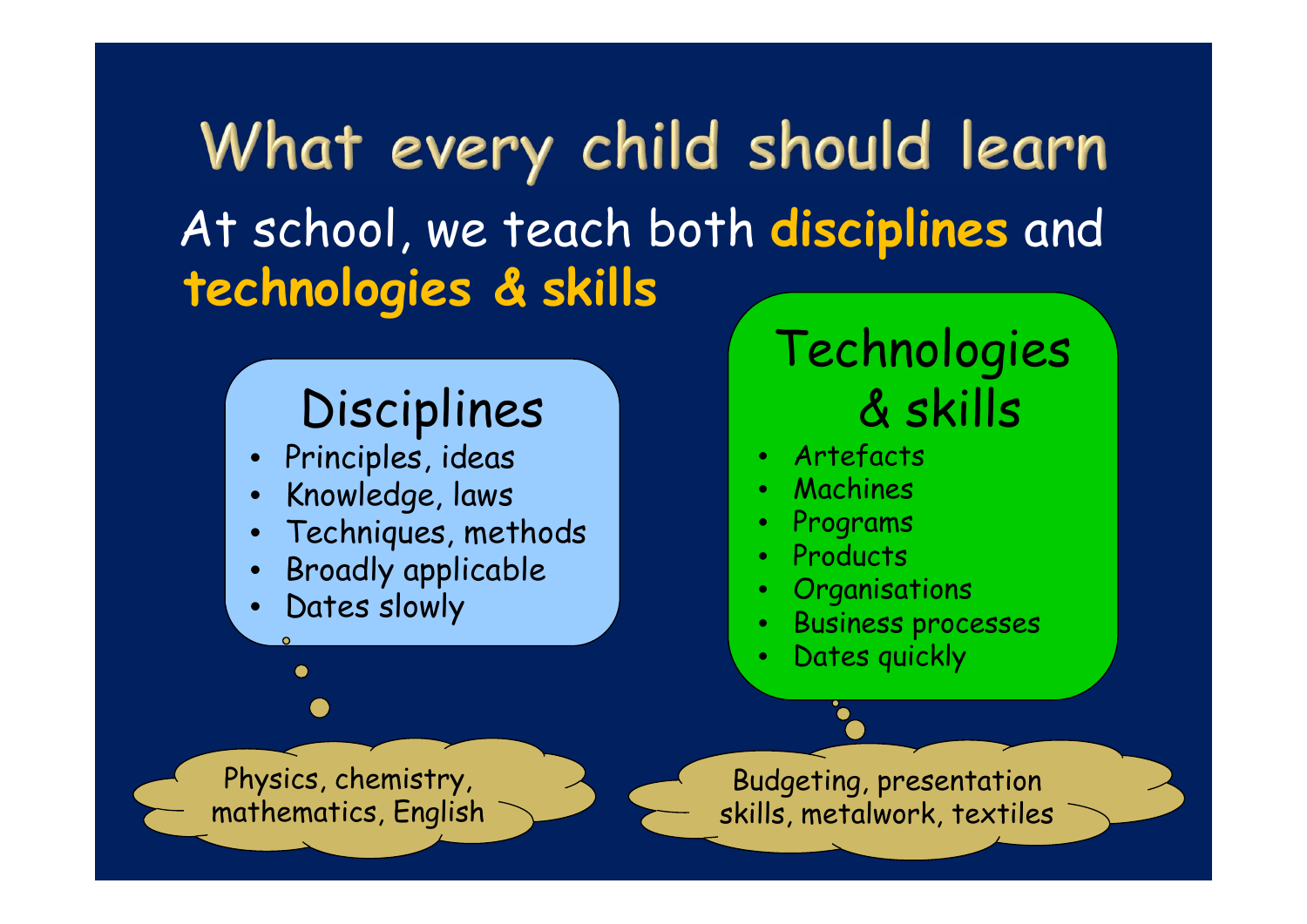### But in computing...

#### Discipline | Technologies and skills



- Spreadsheets
- $\bullet$ Databases
- $\bullet$ Powerpoint
- $\bullet$ Digital media
- $\bullet$ Using the web
- $\bullet$ Safety on the internet
- $\bullet$ Plan communication projects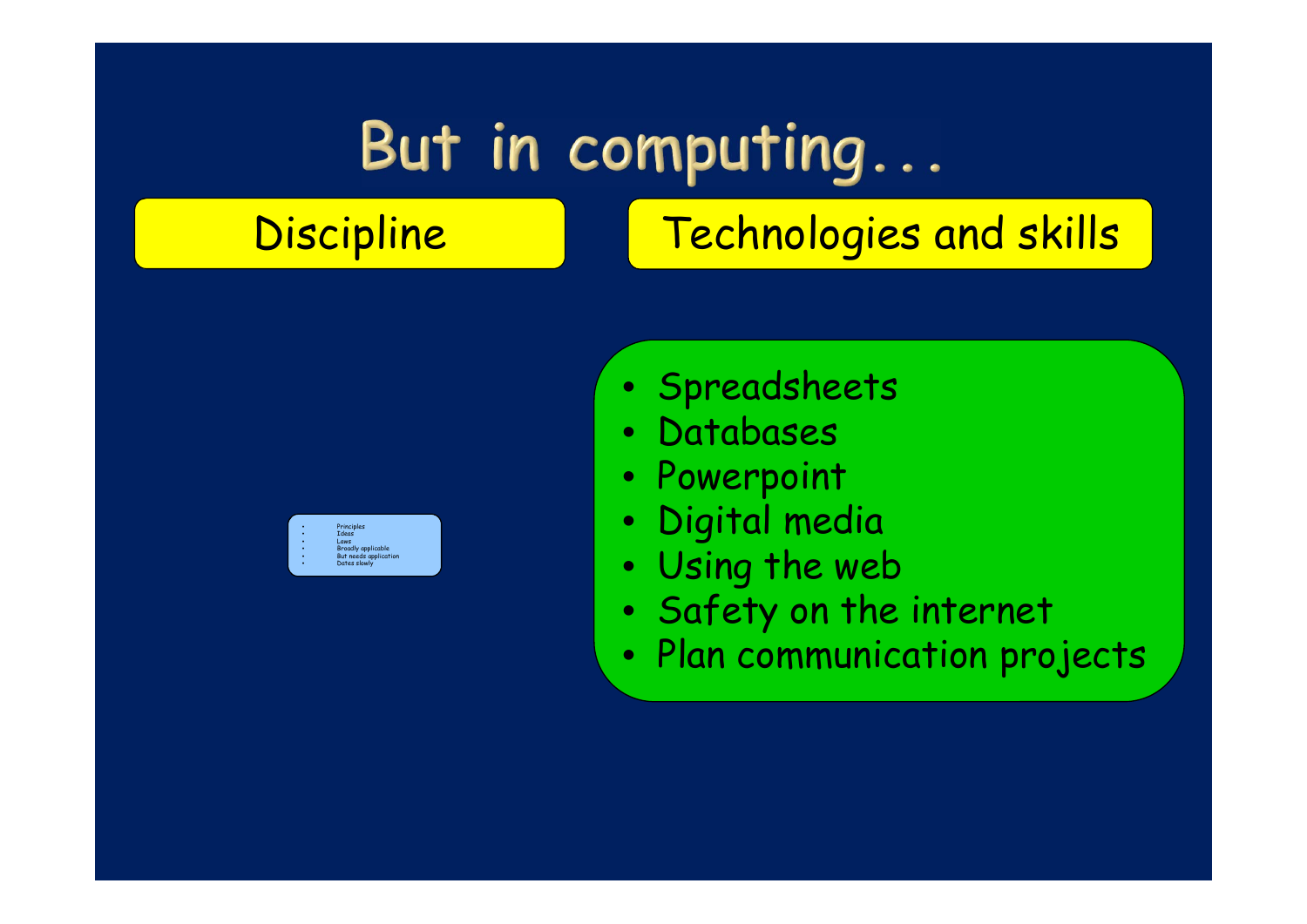### The UK picture

#### Computer Science Barely taught



#### **ICT** Statutory, dominant

- Spreadsheets
- $\bullet$ Databases
- $\bullet$ Powerpoint
- $\bullet$ Digital media
- $\bullet$ Using the web
- $\bullet$ Safety on the internet
- $\bullet$ Plan communication projects

No age-16 qualification at all (2009)

Range of 14+ different age-16 qualifications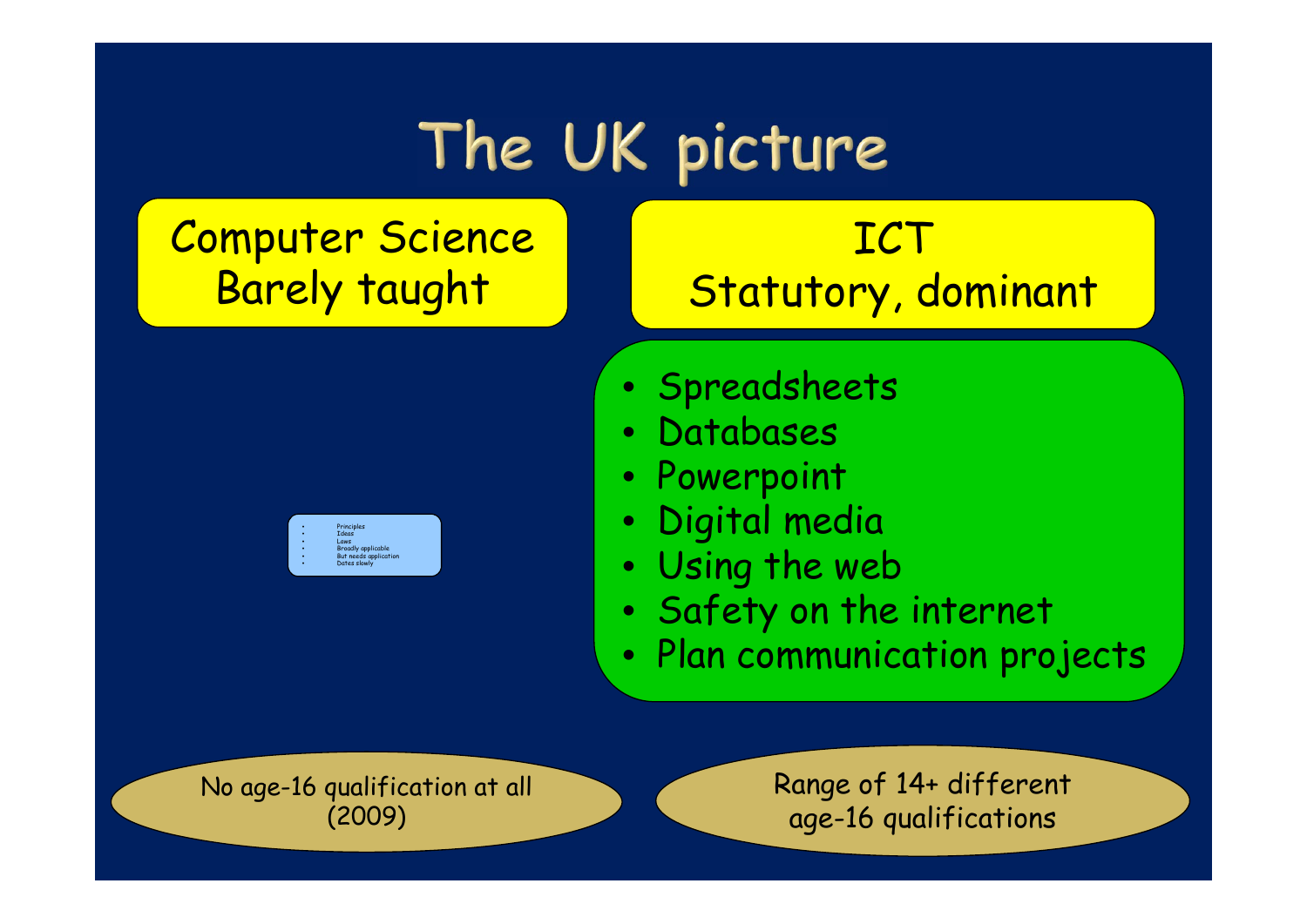#### A radical shift of perception What most people think The reality

Computer science is a niche university subject for sociallychallenged males

**Computer** science is a foundational discipline, like maths or physics, that every child should learn, from primary school onwards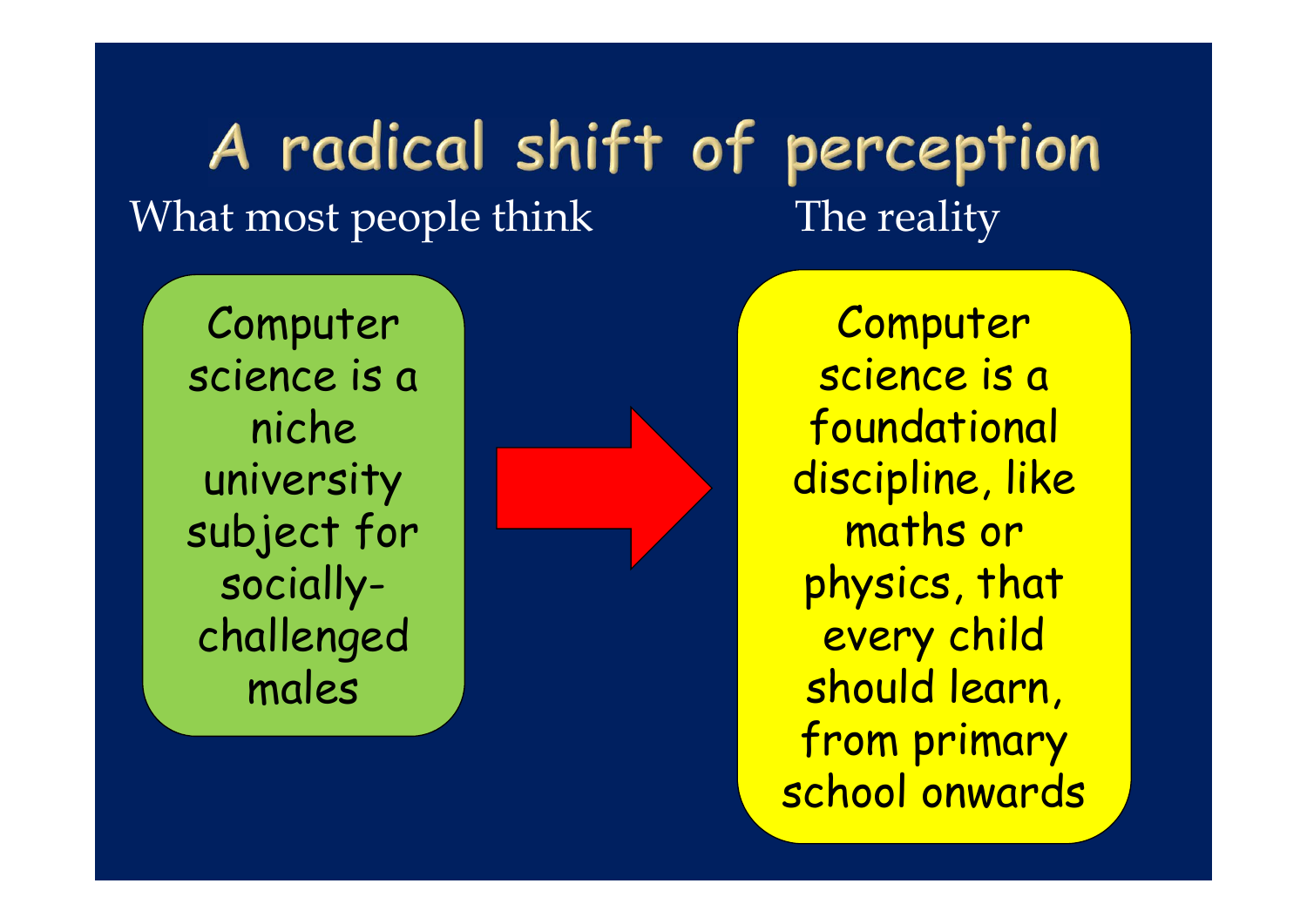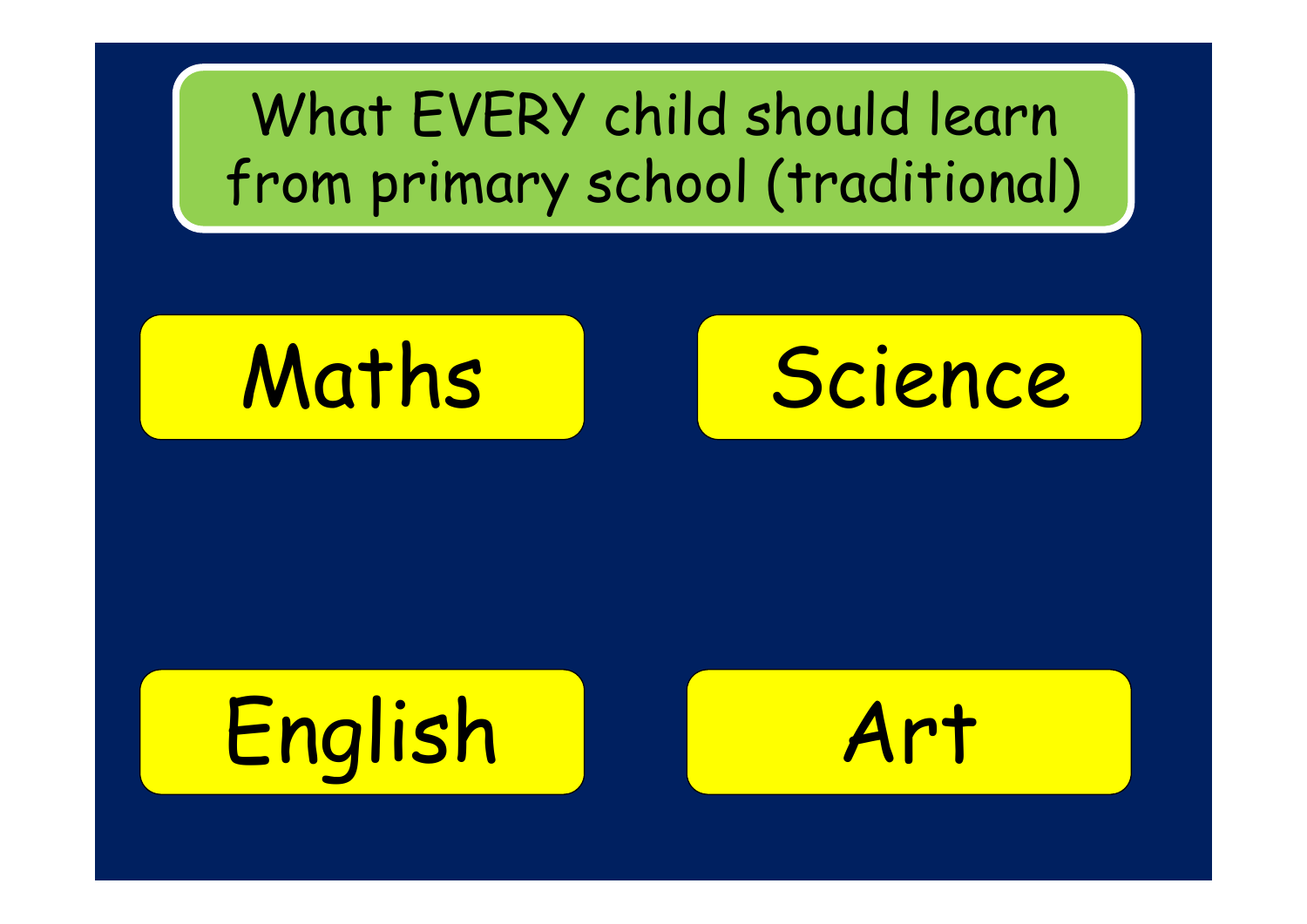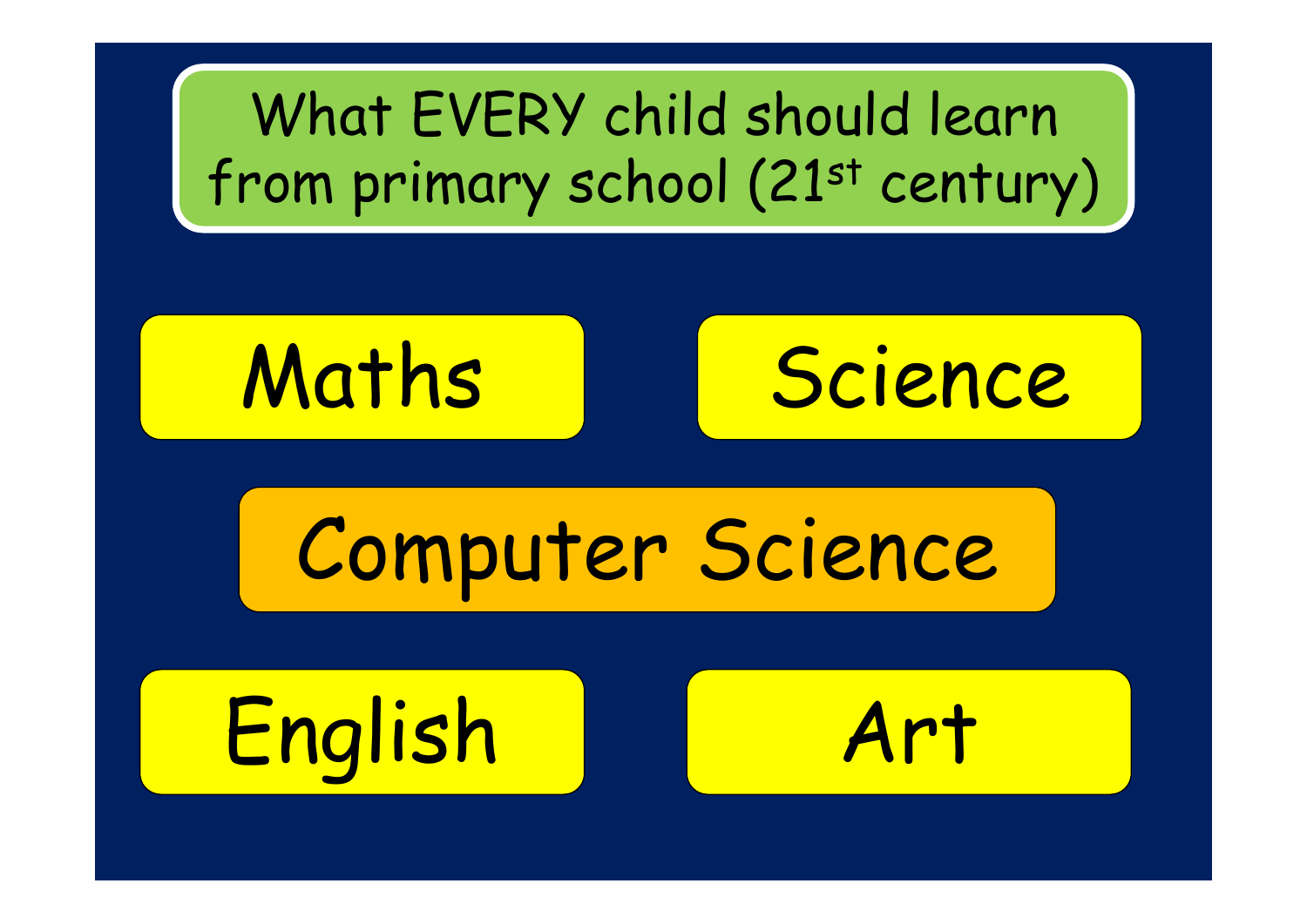### What is "Computer Science"?

 **What students should know**: languages, algorithms, data structures and representation, architecture, programs, communication and coordination.

 **What students should be able to do**: **computational thinking**, abstraction, modelling, design, problem solving, programming.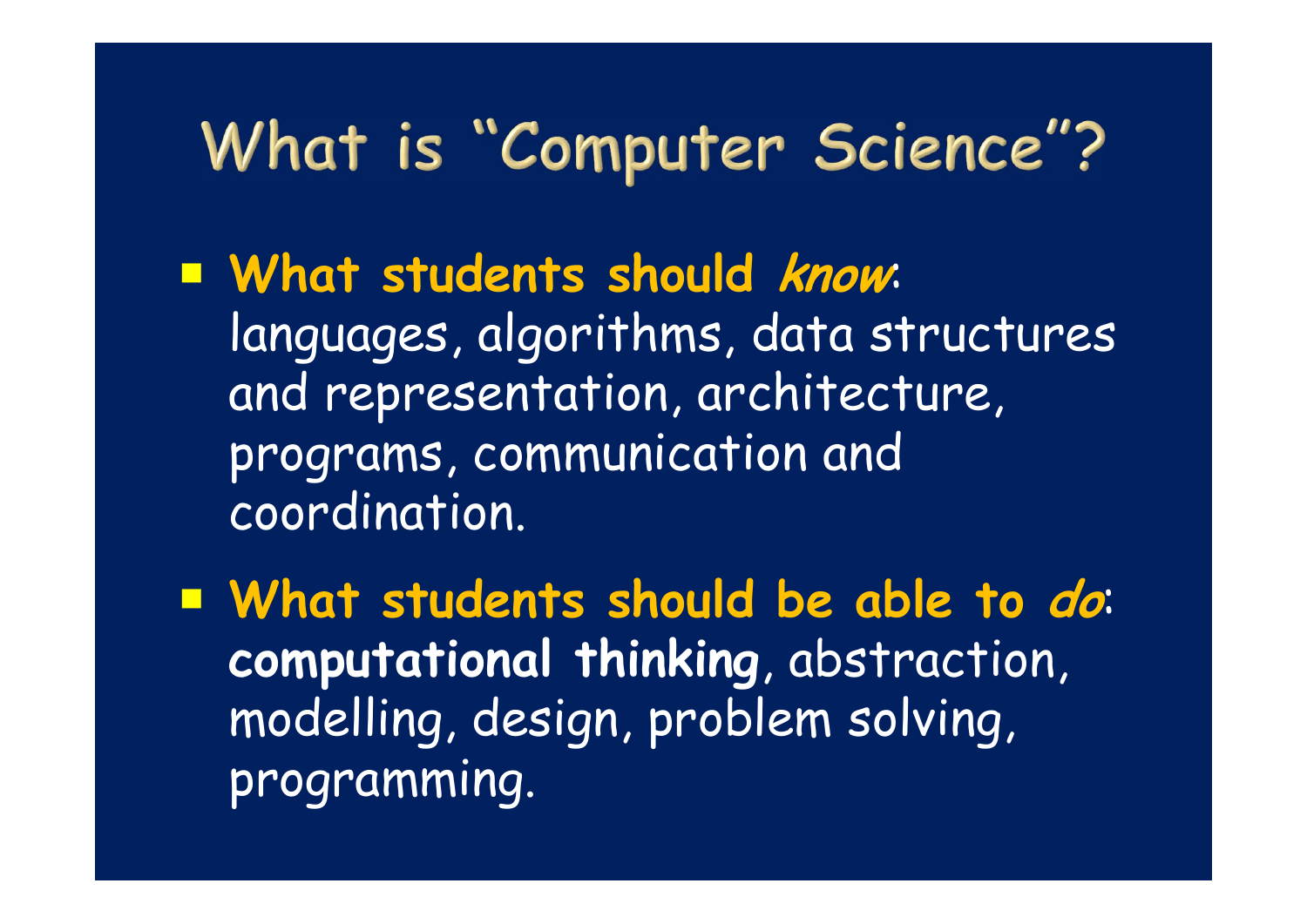#### Computational thinking (Jeannette Wing)

Computational thinking is the process of *recognising* aspects of computation in the world that surrounds us, and *applying* tools and techniques from computing to understand and reason about both natural and artificial systems and processes.

- Computational thinking is something **people** do, not something **computers** do
- e<br>1 Computational thinking is ubiquitous; it is useful in every profession, and in daily life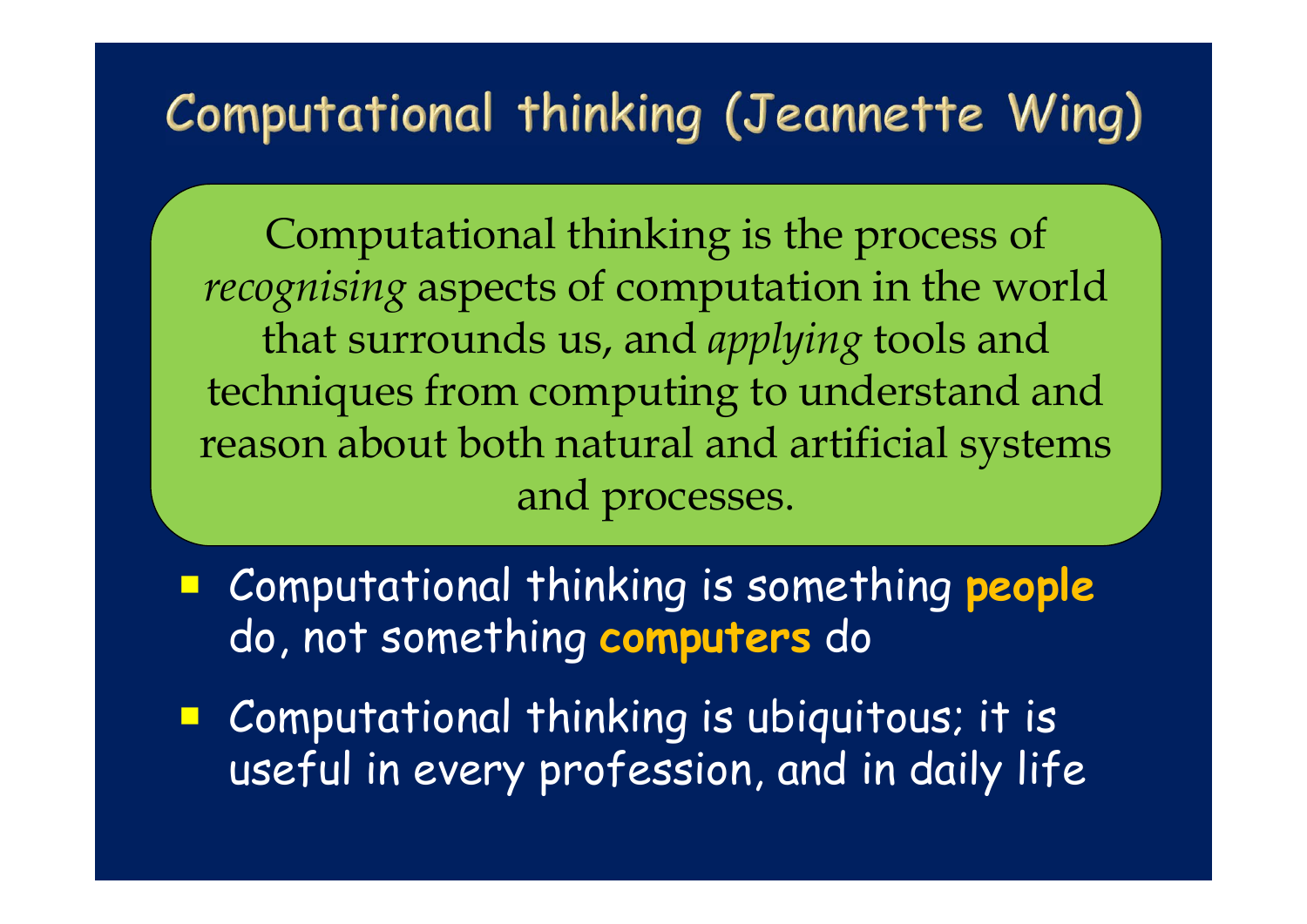### What is "Computer Science"?

#### **Foundational**

- Not just "coding/programming" (although that too)
- Not just to get a good job (although that too)
- Not just for geeks, or even future software professionals

#### The **"fourth science"**

- **Ubiquitous**, like maths: biology, ecology, design,<br>engineering, astronomy, medicine,...
- Primarily rooted in **ideas** rather than **technology** hence using the term "computer science" rather than "information technology"
- **A quintessentially STEM subject (involving Science, Technology, Engineering, and Mathematics)**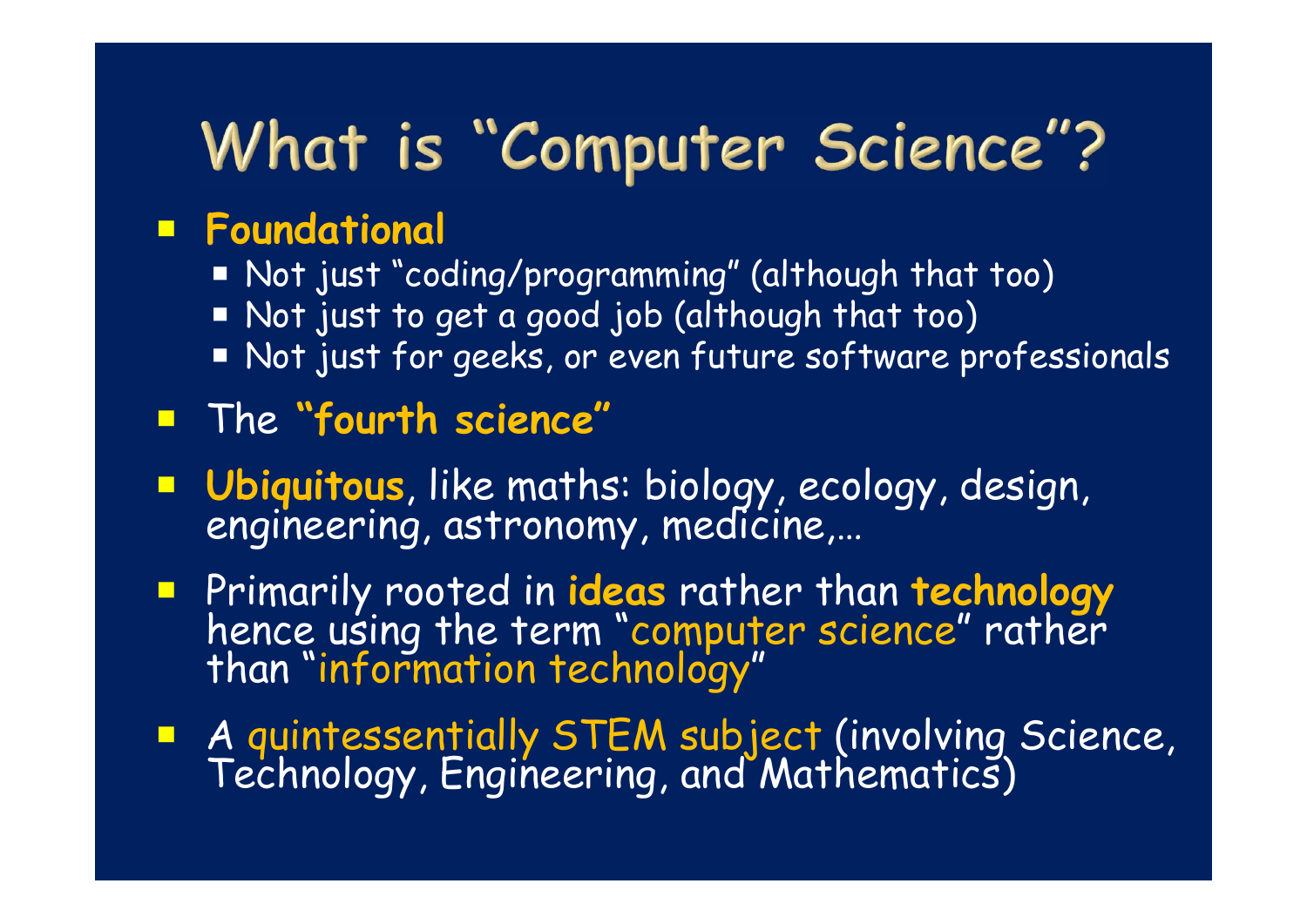### What is "Computer Science"?

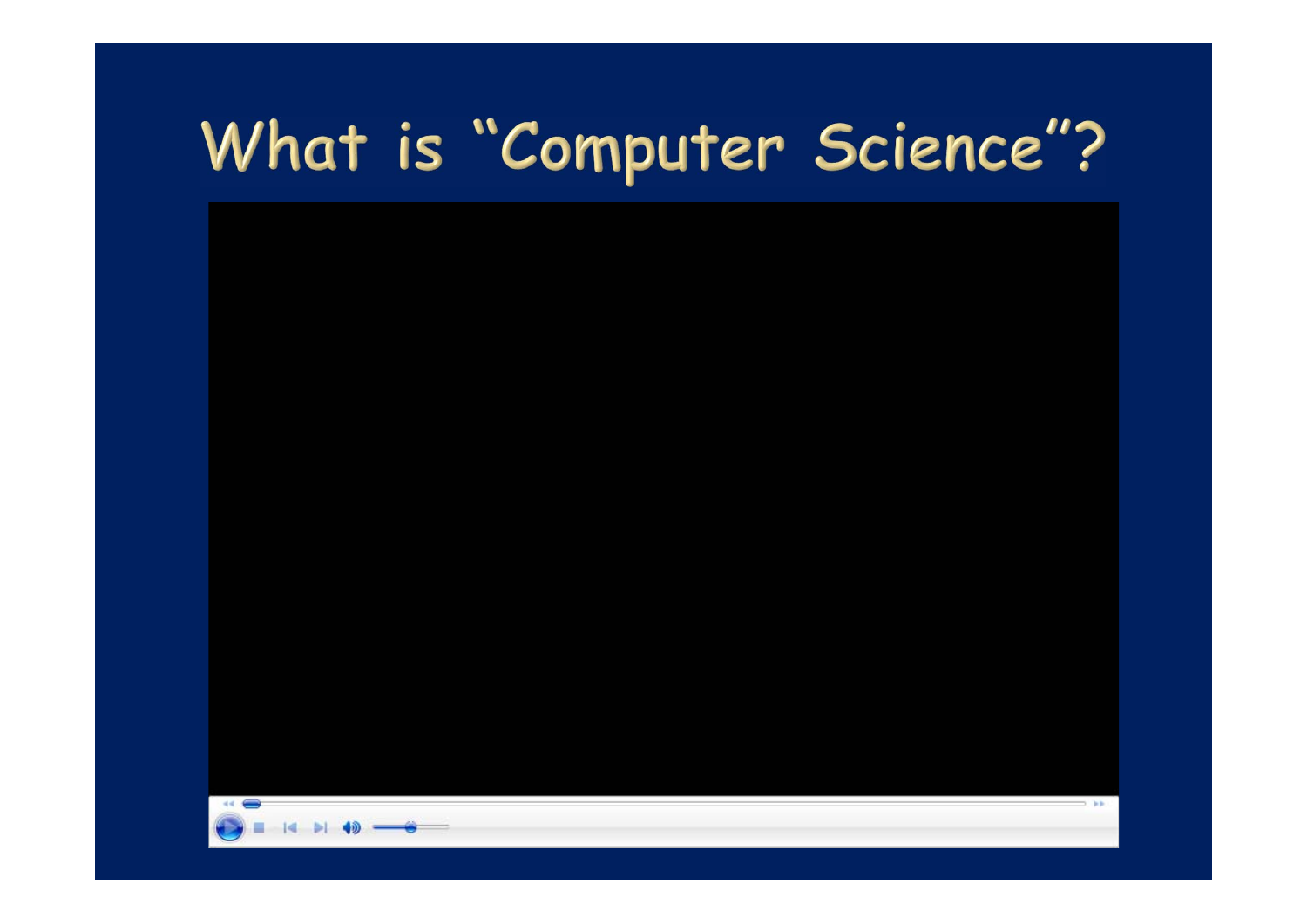### Why every child?

- **We live in a world suffused with digital** technology. Ignorance of how that technology works means being a slave to it. The choice is: "Program or be programmed" (Rushkoff).
- **E** Computing teaches unique thinking and problemsolving skills: computational thinking, abstraction, and precision.
- **E** Information and computation gives a new "lens" through which to look at the world: eg flocks of birds, cell biology, cancer propagation, and ecology.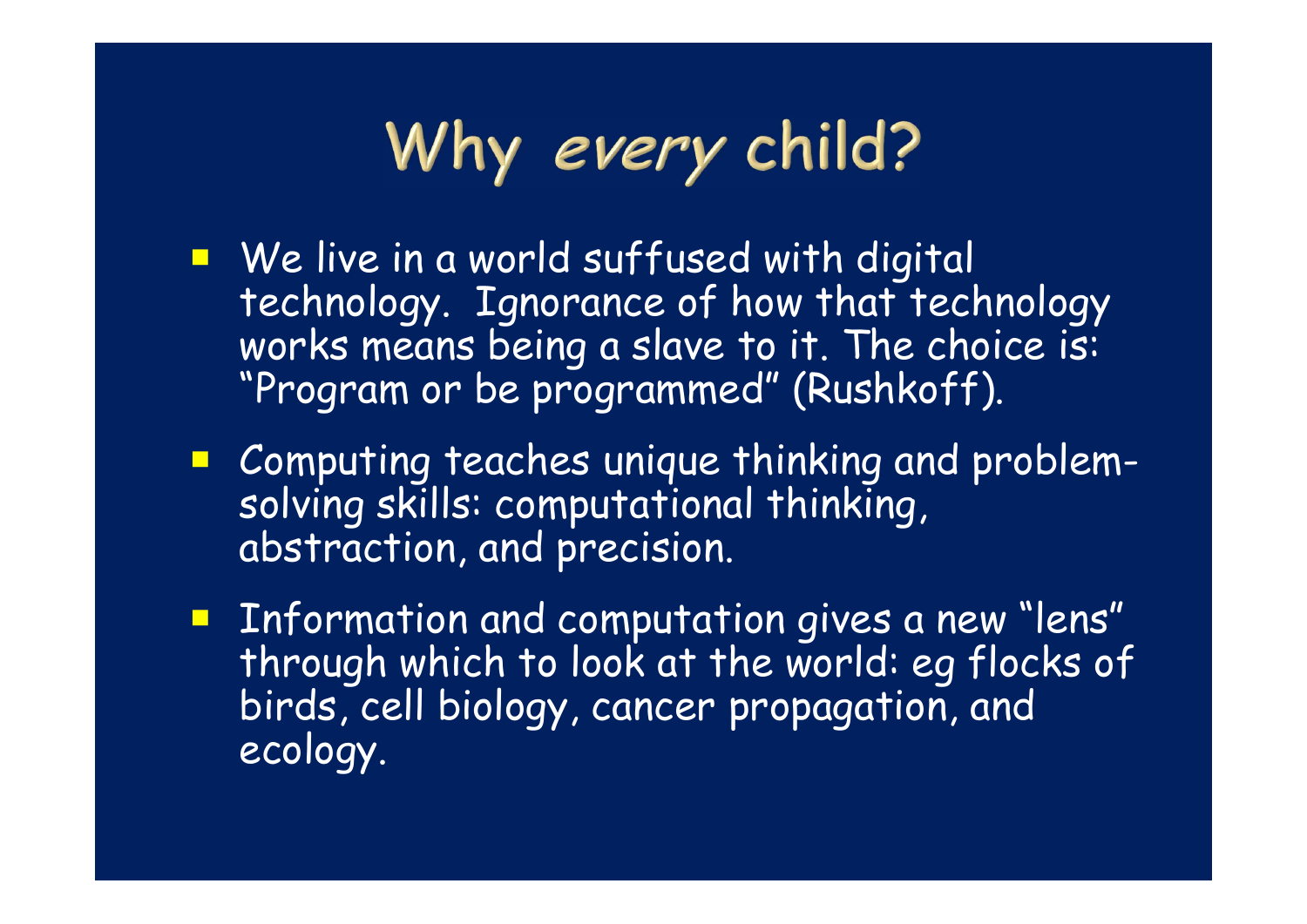### Why every child?

**Ne live in a world suffused with digital** technology. Ignorance of how that technology works means being a slave to it.  $\Box$ Computing teachers unique the computation of the computation of the computation of the computation of the computation of the computation of the computation of the computation of the computation of the computation of the co computer science,  $\parallel$  and including programming, and  $\vert$ ò.  $\blacksquare$  is a fundamental digital literacy  $\lrcorner_{\mathsf{v}}$ lens" through which to look at the world: eg flocks of birds, cell biology, cancer propagation, and ecology. An elementary knowledge of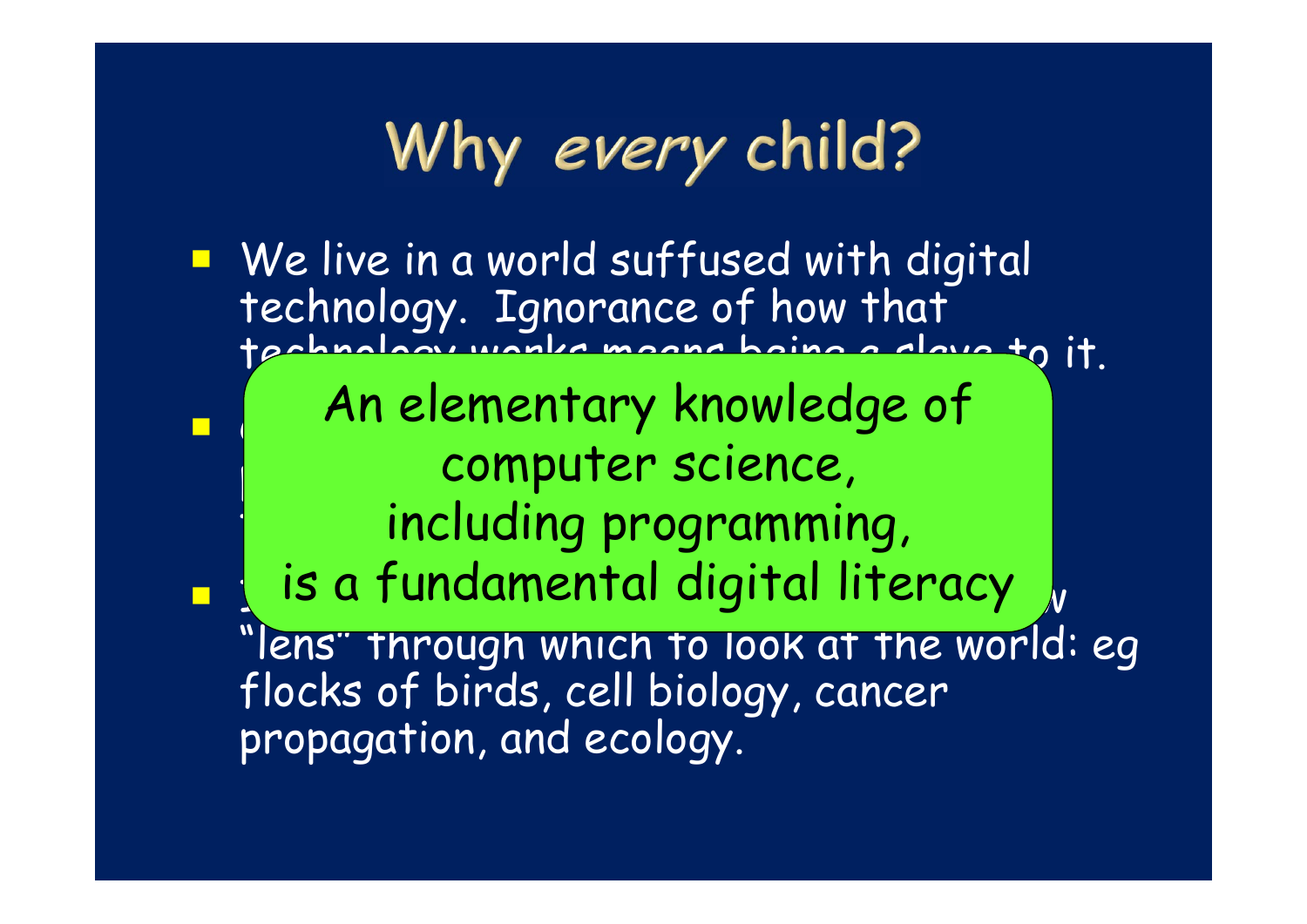### Slam dunk

- 1. Computer science is educationally foundational
- 2. Computer science equips students to meet the huge un-met demand from employers.
- 3. Computer science is tremendous fun: creativity, intellectual beauty, programming, robots, making things do stuff.